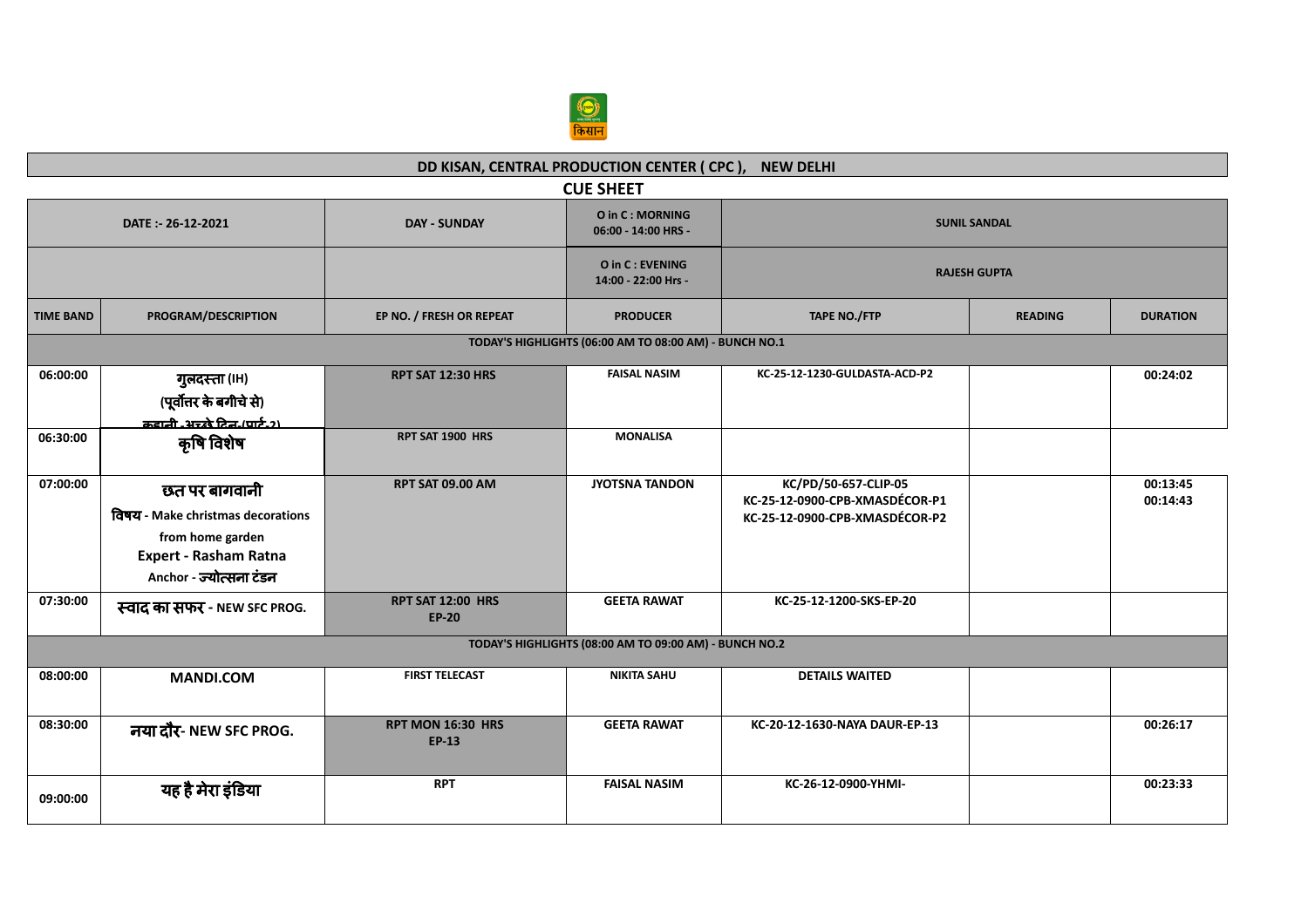| TODAY'S HIGHLIGHTS (09:30 AM TO 10:30 AM) - BUNCH NO.3   |                                                  |                                          |                                                          |                                                                                           |  |                                  |  |
|----------------------------------------------------------|--------------------------------------------------|------------------------------------------|----------------------------------------------------------|-------------------------------------------------------------------------------------------|--|----------------------------------|--|
| 09:30:00                                                 | हमारी पाकशाला - RPT                              | <b>EP-26</b>                             | <b>GEETA RAWAT</b>                                       | KC-26-12-0930-HPAK-EP-26                                                                  |  | 00:28:36                         |  |
| 10:00:00                                                 | <b>MANDI.COM</b>                                 | <b>RPT 08:00 AM</b>                      | <b>NIKITA SAHU</b>                                       |                                                                                           |  |                                  |  |
| 10:30:00                                                 | मौसम खबर                                         | RPT SAT 1930 HRS                         | PRADEEP / JAYA                                           |                                                                                           |  |                                  |  |
|                                                          |                                                  |                                          | TODAY'S HIGHLIGHTS (11:00 AM TO 12:00 NOON) - BUNCH NO.4 |                                                                                           |  |                                  |  |
| 11:00:00                                                 | <b>MANN KI BAAT - PM</b>                         |                                          |                                                          |                                                                                           |  |                                  |  |
| 11:30:00                                                 | मेरा देश बुलाएं रे -RPT                          | <b>RPT FRI 21:30 HRS</b><br><b>EP-46</b> | <b>GEETA RAWAT</b>                                       | KC-24-12-2130-MDBR-EP-46-P1<br>KC-24-12-2130-MDBR-EP-46-P2<br>KC-24-12-2130-MDBR-EP-46-P3 |  | 00:11:35<br>00:06:32<br>00:07:47 |  |
| 12:00:00                                                 | बढ़ते कदम - (RPT)                                | <b>EP-21</b>                             | <b>GAYATRI ARORA</b>                                     | KC-26-12-1200-BADHTE KADAM-EP-21                                                          |  | 00:25:36                         |  |
| TODAY'S HIGHLIGHTS (12:30 HRS TO 14:00 HRS) - BUNCH NO.5 |                                                  |                                          |                                                          |                                                                                           |  |                                  |  |
|                                                          |                                                  |                                          |                                                          |                                                                                           |  |                                  |  |
| 12:30:00                                                 | स्वस्थ किसान - (IH) -                            | RPT SAT 18:00 WITHOUT COMMERCIALS        | <b>RAJESH MISHRA</b>                                     |                                                                                           |  |                                  |  |
|                                                          | विषय - ढलती उम्र में कैसे रहे स्वस्थ और          |                                          |                                                          |                                                                                           |  |                                  |  |
|                                                          | मस्त - आयुर्वेद                                  |                                          |                                                          |                                                                                           |  |                                  |  |
|                                                          | विशेषज्ञ - डा. मीनाक्षी पांडे - आयुर्वेद, डा.    |                                          |                                                          |                                                                                           |  |                                  |  |
|                                                          | ब्रिज बी अग्रवाल - गंगाराम हॉस्पीटल              |                                          |                                                          |                                                                                           |  |                                  |  |
| 13:30:00                                                 | किसान समाचार                                     | <b>FRESH</b>                             | <b>DD NEWS</b>                                           |                                                                                           |  |                                  |  |
| 14:00:00                                                 | नए भारत का नया किसान-(HIS)- NEW                  | RPT SAT 2000 HRS                         | <b>KUNDAN KUMAR</b>                                      | KC-25-12-2000-NAYE BHARAT EP-01                                                           |  |                                  |  |
|                                                          | PROG.                                            |                                          |                                                          |                                                                                           |  |                                  |  |
| 14:30:00                                                 | Spons. By - IFFCO<br>छत पर बागवानी               | RPT SAT 2030 HRS                         | <b>JYOTSNA TANDON</b>                                    | KC/PD/50-657-CLIP-05                                                                      |  | 00:13:45                         |  |
|                                                          | विषय - Make christmas decorations                |                                          |                                                          | KC-25-12-0900-CPB-XMASDÉCOR-P1                                                            |  | 00:14:43                         |  |
|                                                          |                                                  |                                          |                                                          | KC-25-12-0900-CPB-XMASDÉCOR-P2                                                            |  |                                  |  |
|                                                          | from home garden<br><b>Expert - Rasham Ratna</b> |                                          |                                                          |                                                                                           |  |                                  |  |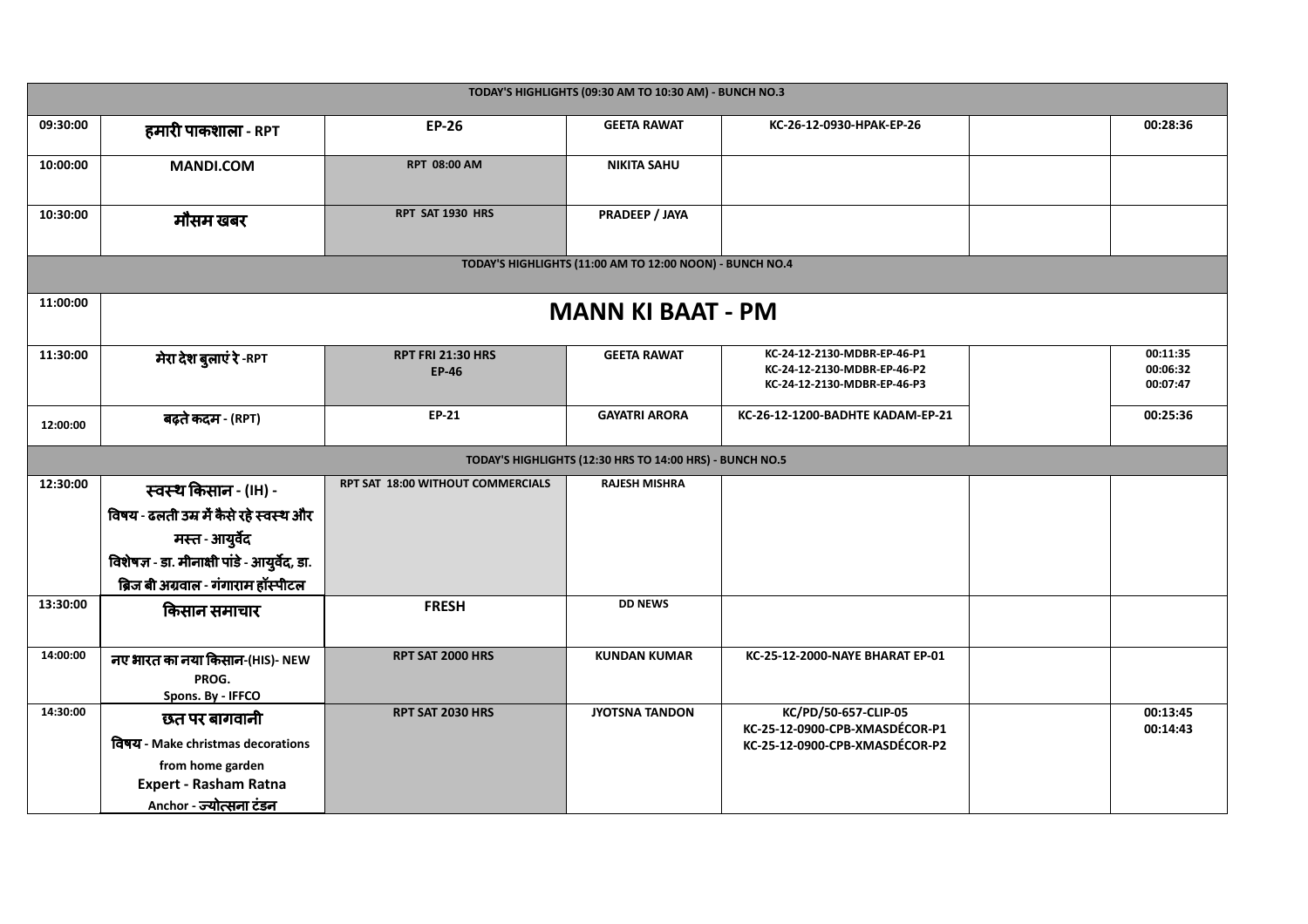| 15:00:00                                                 | अंताक्षरी लीग- RPT                                                                                                                                  | RPT SAT 2100 HRS<br><b>EP-11</b>        | <b>GAYATRI ARORA</b>                                     | KC-25-12-2100-ANT-EP-11-P1<br>KC-25-12-2100-ANT-EP-11-P2<br>KC-25-12-2100-ANT-EP-11-P3<br>KC-25-12-2100-ANT-EP-11-P4 |  | 00:47:00             |
|----------------------------------------------------------|-----------------------------------------------------------------------------------------------------------------------------------------------------|-----------------------------------------|----------------------------------------------------------|----------------------------------------------------------------------------------------------------------------------|--|----------------------|
| 16:00:00                                                 | हमारी पाकशाला - RPT                                                                                                                                 | <b>RPT SUN 09.30 am</b><br><b>EP-26</b> | <b>GEETA RAWAT</b>                                       | KC-26-12-0930-HPAK-EP-26                                                                                             |  | 00:28:36             |
| 16:30:00                                                 | छत पर बागवानी<br>विषय - Make christmas decorations<br>from home garden<br><b>Expert - Rasham Ratna</b><br><u> Anchor - ज्योत्सना टंडन </u>          | <b>RPT SAT 09.00 am</b>                 | <b>JYOTSNA TANDON</b>                                    | KC/PD/50-657-CLIP-05<br>KC-25-12-0900-CPB-XMASDÉCOR-P1<br>KC-25-12-0900-CPB-XMASDÉCOR-P2                             |  | 00:13:45<br>00:14:43 |
|                                                          |                                                                                                                                                     |                                         | TODAY'S HIGHLIGHTS (16:30 HRS TO 18:00 HRS) - BUNCH NO.6 |                                                                                                                      |  |                      |
| 17:00:00                                                 | यह है मेरा इंडिया                                                                                                                                   | RPT OF SUN 0900 AM                      | <b>FAISAL NASIM</b>                                      | KC-26-12-0900-YHMI-                                                                                                  |  | 00:23:33             |
| 17:30:00                                                 | <b>MANDI.COM</b>                                                                                                                                    | <b>RPT SUN 08:00 AM</b>                 | <b>NIKITA SAHU</b>                                       |                                                                                                                      |  |                      |
| 18:00:00                                                 | बढ़ते कदम - (RPT)                                                                                                                                   | <b>RPT SUN 12:00 HRS</b><br>EP-21       | <b>GAYATRI ARORA</b>                                     | KC-26-12-1200-BADHTE KADAM-EP-21                                                                                     |  | 00:25:36             |
| 18:30:00                                                 | अपना पशु चिकित्सक (IH)<br>विषय - पशुओं में एंथ्रेक्स रोग - लक्षण और<br>उपचार<br>EXPERT - डा. मो. रियाज - पशु<br><u>निकि माधिकारी, विस्की मास्ता</u> | <b>LIVE</b>                             | <b>RAJESH MISHRA</b>                                     |                                                                                                                      |  |                      |
| TODAY'S HIGHLIGHTS (19:00 HRS TO 22:30 HRS) - BUNCH NO.7 |                                                                                                                                                     |                                         |                                                          |                                                                                                                      |  |                      |
| 19:00:00                                                 | क्या बोले - यू.पी.                                                                                                                                  | <b>RPT</b>                              | <b>DD NEWS</b>                                           |                                                                                                                      |  |                      |
| 19:30:00                                                 | मौसम खबर                                                                                                                                            | <b>LIVE</b><br><b>STUDIO - B</b>        | <b>PRADEEP / JAYA</b>                                    |                                                                                                                      |  |                      |
| 20:00:00                                                 | नेत्री - (NEW PROG.)-RPT                                                                                                                            | <b>EP-17</b>                            | <b>GEETA RAWAT</b>                                       | KC-26-12-2000-NETRI-EP-17-P1<br>KC-26-12-2000-NETRI-EP-17-P2                                                         |  |                      |
| 20:30:00                                                 | हौँसला - RPT PROG.                                                                                                                                  | EP-02                                   | <b>GAYATRI ARORA</b>                                     | KC-26-12-2000-HOSLA-EP-02-P1<br>KC-26-12-2000-HOSLA-EP-02-P2<br>KC-26-12-2000-HOSLA-EP-02-P3                         |  | 00:24:00             |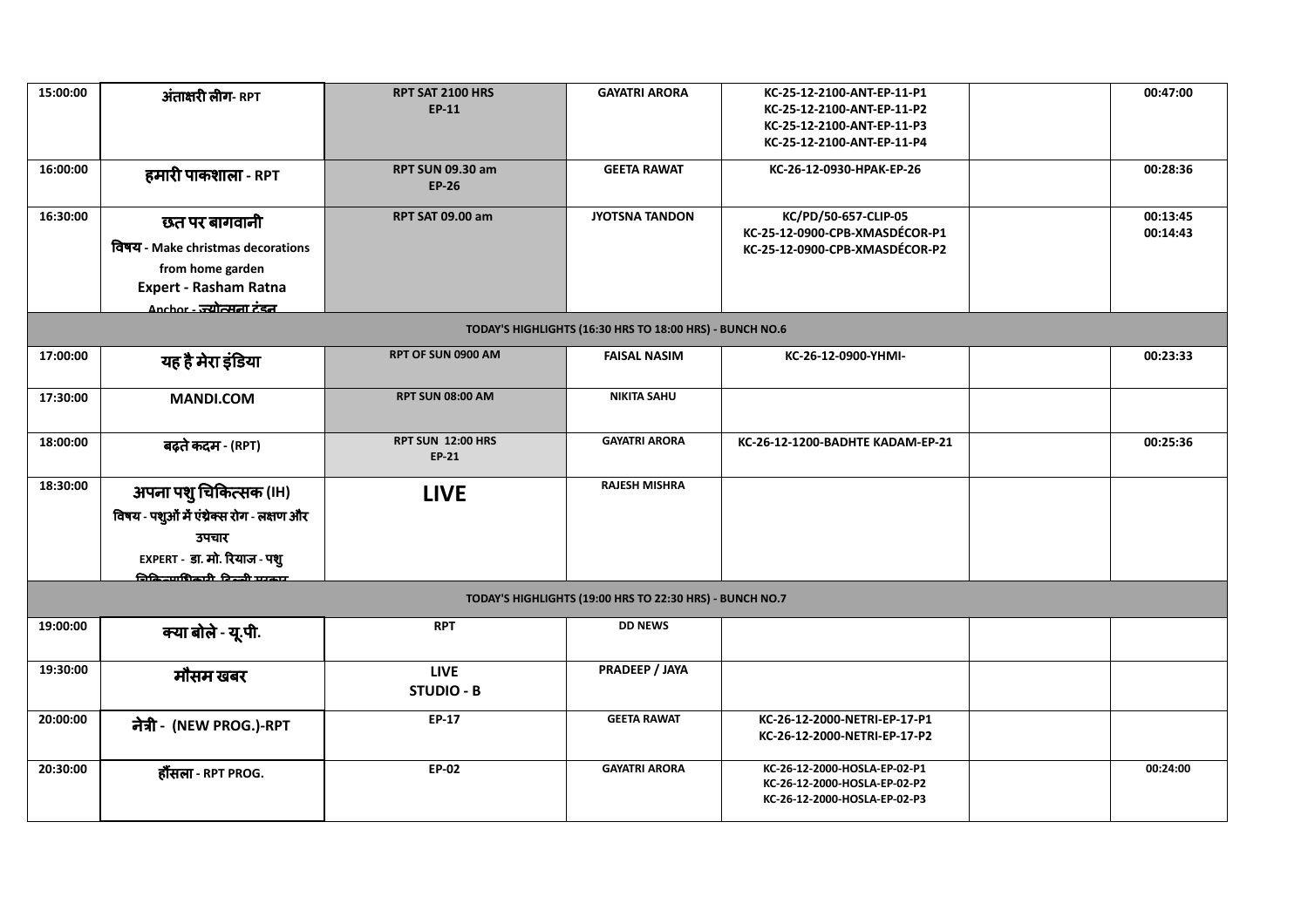| 21:00:00<br>22:00:00                                   | सौ करोड़ का कवि-NEW SFC PROG.<br>M/s Sa Re Ga Ma Pa Dha Ni sa-RPT                                  | <b>EP-26</b><br><b>EP-98</b>             | <b>GAYATRI ARORA</b><br><b>GAYATRI ARORA</b>            | KC-26-12-2100-SKK-EP-26-P1<br>KC-26-12-2100-SKK-EP-26-P2<br>KC-26-12-2100-SKK-EP-26-P3<br>KC-26-12-2100-SKK-EP-26-PART-4<br>KC-26-12-2230-CHUNOTI-EP-98 |  | 00:54:00<br>00:21:18 |
|--------------------------------------------------------|----------------------------------------------------------------------------------------------------|------------------------------------------|---------------------------------------------------------|---------------------------------------------------------------------------------------------------------------------------------------------------------|--|----------------------|
|                                                        | चुनौती- RPT                                                                                        |                                          |                                                         |                                                                                                                                                         |  |                      |
| 22:30:00                                               | नेत्री - (NEW PROG.)                                                                               | <b>RPT SUN 2000 HRS</b>                  | <b>GEETA RAWAT</b>                                      | KC-26-12-2000-NETRI-EP-17-P1<br>KC-26-12-2000-NETRI-EP-17-P2                                                                                            |  |                      |
|                                                        |                                                                                                    |                                          | TODAY'S HIGHLIGHTS (23:00 HRS TO 00:30 AM) - BUNCH NO.8 |                                                                                                                                                         |  |                      |
| 23:00:00                                               | सरकार आपके साथ- (NEW PROG.)<br>विषय - राष्ट्रीय कृषि बाजार - ई-नाम<br>विशेषज्ञ - डा. नीलकमल दरबारी | RPT SAT 1730 HRS                         | <b>JYOTSNA SHUKLA</b>                                   | KC-25-12-1730-SAS-EP-11                                                                                                                                 |  |                      |
| 23:30:00                                               | <b>MANDI.COM</b>                                                                                   | <b>RPT SUN 08:00 AM</b>                  | <b>NIKITA SAHU</b>                                      |                                                                                                                                                         |  |                      |
| MID NIGHT (27.12.2021 - MON)                           |                                                                                                    |                                          |                                                         |                                                                                                                                                         |  |                      |
| 00:00:00                                               | मौसम खबर                                                                                           | <b>RPT SUN 1930 HRS</b>                  | PRADEEP / JAYA                                          |                                                                                                                                                         |  |                      |
| 00:30:00                                               | स्वाद का सफर - NEW SFC PROG.                                                                       | <b>RPT SUN 07:30 AM</b><br><b>EP-20</b>  | <b>GEETA RAWAT</b>                                      | KC-25-12-1200-SKS-EP-20                                                                                                                                 |  |                      |
| TODAY'S HIGHLIGHTS (01:00 AM TO 03:00 AM) - BUNCH NO.9 |                                                                                                    |                                          |                                                         |                                                                                                                                                         |  |                      |
| 01:00:00                                               | विचार - विमर्श                                                                                     | RPT OF FRI 2200 HRS                      | <b>JYOTSNA SHUKLA</b>                                   | KC-24-12-2200-VICHAR VIMARSH                                                                                                                            |  |                      |
|                                                        | विषय - पाम तेल - भ्रांतिया और समाधान                                                               |                                          |                                                         |                                                                                                                                                         |  |                      |
|                                                        | विशेषज्ञ - डा. बिपुल कुमार श्रीवास्तव, डा.                                                         |                                          |                                                         |                                                                                                                                                         |  |                      |
|                                                        | रवि माथुर, डा. अनुपम बारिक                                                                         |                                          |                                                         |                                                                                                                                                         |  |                      |
| 02:00:00                                               | यह है मेरा इंडिया                                                                                  | RPT OF SUN 0900 AM                       | <b>FAISAL NASIM</b>                                     | KC-26-12-0900-YHMI-                                                                                                                                     |  | 00:23:33             |
| 02:30:00                                               | बढ़ते कदम - (RPT)                                                                                  | <b>RPT SUN 12:00 HRS</b><br><b>EP-21</b> | <b>GAYATRI ARORA</b>                                    | KC-26-12-1200-BADHTE KADAM-EP-21                                                                                                                        |  | 00:25:36             |